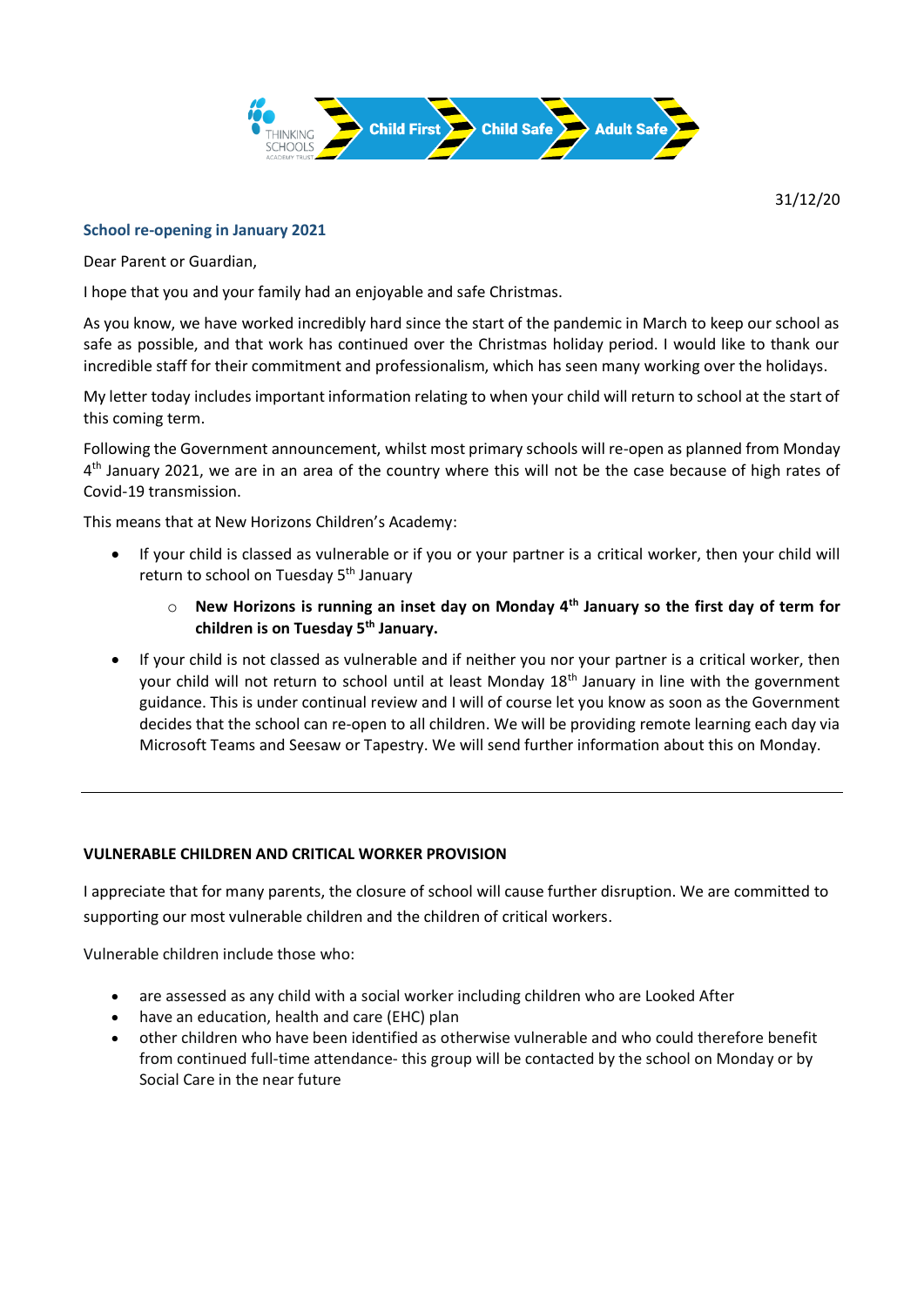If your work is critical to the COVID-19 response, or you work in one of the critical sectors listed below, and you cannot keep your child safe at home then your children will be prioritised for education provision:

- Health and social care
- Education or childcare
- Key public services
- Local or National Government
- Food and other necessary goods
- Public safety and national security
- Transport
- Utilities, communication and financial services

If you wish to use this provision, please complete the below form in advance and email it to office@newhorizonschildrensacademy.org.uk by 12:00pm on Monday 4<sup>th</sup> January.

**You must give the school 24 hours' notice that you need to use this provision so that we can provide appropriate staffing**. Children arriving without giving 24 hours' notice may be turned away if we do not have adequate staffing.

Please be aware that during w/c  $4<sup>th</sup>$  January, provision for this group of children will be slightly different from their usual lessons, as children will be required to form a new independent bubble that will contain only these children. This is to reduce risk and prevent any unnecessary mixing with other bubbles.

Breakfast club will be available for vulnerable pupils and children of key workers during this period. Usual drop-off arrangements will apply.

As before, a great deal of planning and risk assessment has gone into ensuring that our school continues to be as safe as for pupils and staff, in line with latest Government and Public Health England guidance. We will continue to take decisions in the best interests of our pupils, working with you and keeping you informed every step of the way.

You may also have heard that testing for those without coronavirus symptoms will be conducted in some schools this term. However, this relates only to secondary schools and therefore we are unaffected.

I hope that the information in this letter is helpful and clear but if you have any questions, please do email the school office and these will be responded to on Monday. I will write to you again soon to keep you updated with the latest information.

In the meantime, I would like to take this opportunity to wish you and your family a very happy New Year. Please do continue to take care and stay safe.

Yours sincerely,

Mort

Mr C Murphy Headteacher New Horizons Children's Academy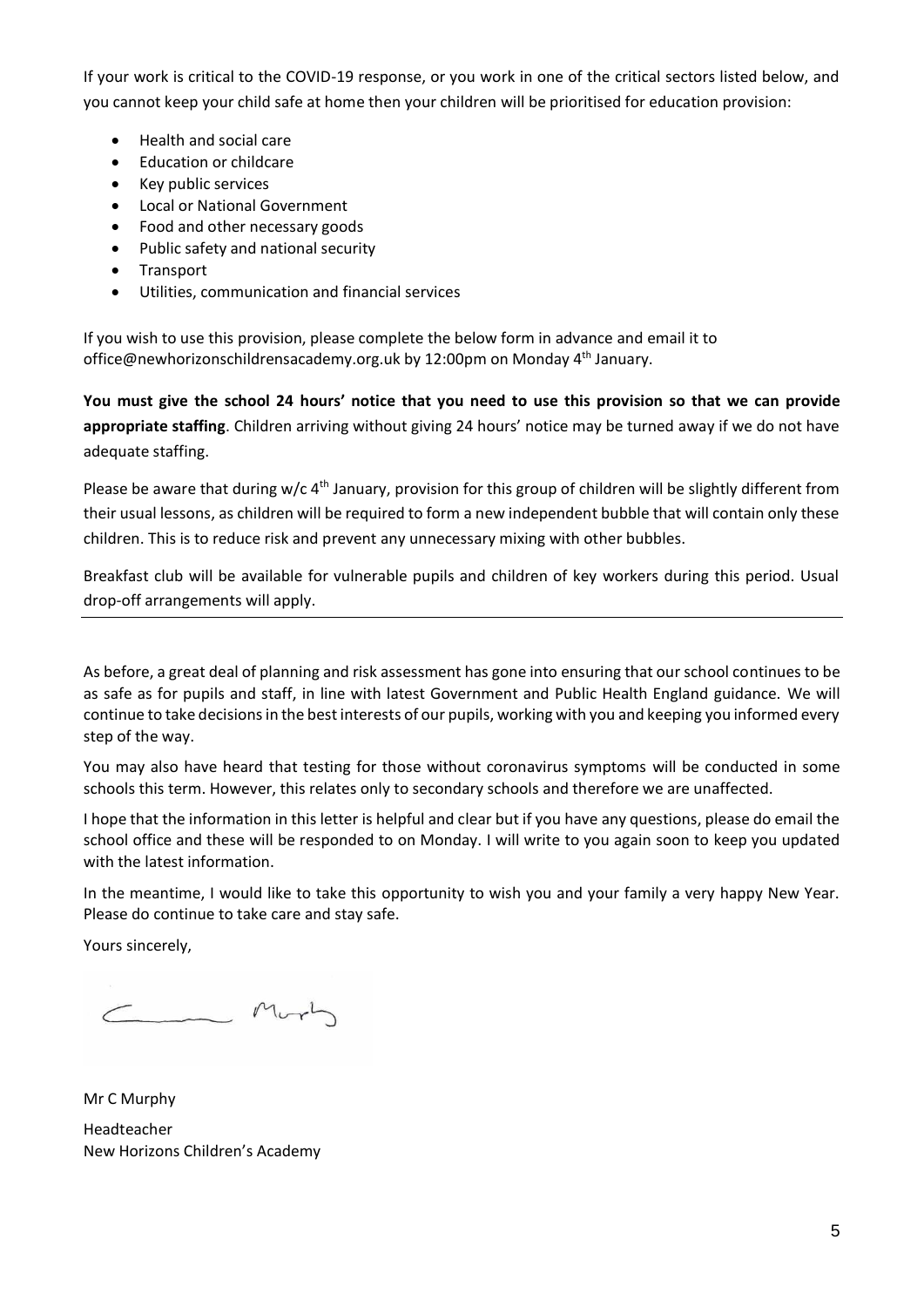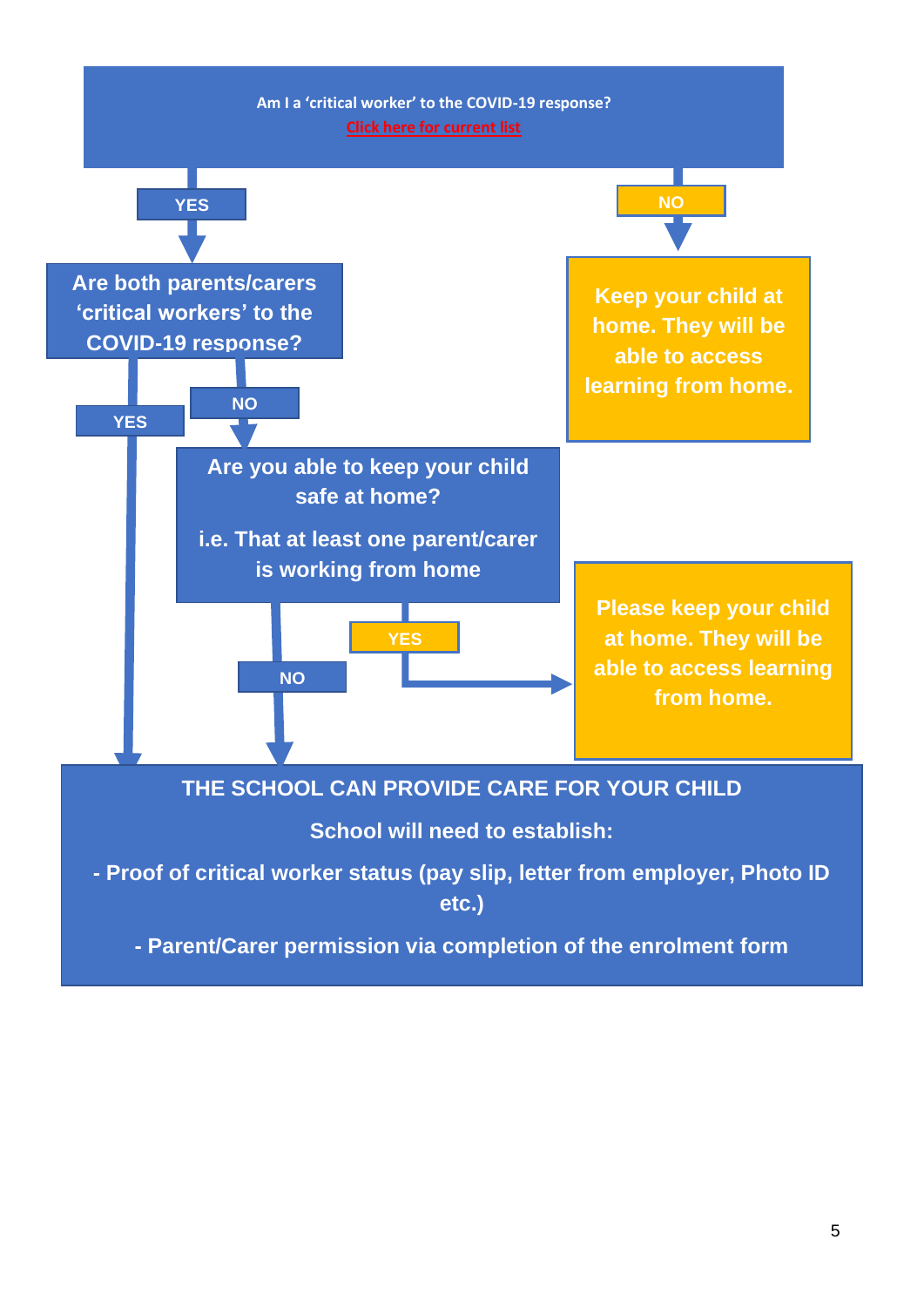## **Supervision for eligible children at school**

| Name of student: | Year group: | Class: |
|------------------|-------------|--------|
|                  |             |        |

Reason for eligibility:

| Key worker?<br>Yes / No | If yes $-$ what is your role?                                  | Please tick to confirm that you<br>have attached evidence of role<br>- please see below for |
|-------------------------|----------------------------------------------------------------|---------------------------------------------------------------------------------------------|
| Vulnerable student?     | guidance.<br>The school will already have the evidence of this |                                                                                             |
| Yes / No                |                                                                |                                                                                             |

Days you would like your child to be supervised – **please tick days you will require supervision for your child in school.**

|          | Tues 5 <sup>th</sup>  | Weds 6 <sup>th</sup>  | Thurs 7 <sup>th</sup>  | Friday 8th              |
|----------|-----------------------|-----------------------|------------------------|-------------------------|
|          |                       |                       |                        |                         |
| Mon 11th | Tues 12 <sup>th</sup> | Weds 13 <sup>th</sup> | Thurs 14 <sup>th</sup> | Friday 15 <sup>th</sup> |
|          |                       |                       |                        |                         |

We would like children who are attending school from Tuesday onwards to do the following:

- Arrive at school between 08:45 and 09:00 please drop off at the main reception.
- Be picked up between 15:15 and 15:30.
- Maintain the school's behaviour policy.
- Wear normal school uniform.
- Complete the work set by their school so that they can continue their learning during this time.

If numbers wanting to access the critical worker/vulnerable children bubble are higher than staffing allows, vulnerable children will be prioritised.

I understand that:

- **If anyone in my household exhibits symptoms of Coronavirus my child will not attend school for 10 days from the point that the symptoms started. The school will need to be notified.**
- **If my child exhibits any symptoms of the Coronavirus they will not attend school for 10 days from the date of symptom onset and until they are better and no longer have any symptoms. The school will be notified.**
- **If my child exhibits any symptoms of the Coronavirus whilst in childcare they will be isolated and I will be asked to pick them up immediately. The school will advise me of the self-isolation timeline.**
- **If a child in the key worker bubble tests positive for Coronavirus, the school will carry out track and trace and notify parents if their child needs to be collected to self-isolate**

Please sign below to confirm that you have read and understood this letter and the expectations for children attending for on-site learning: